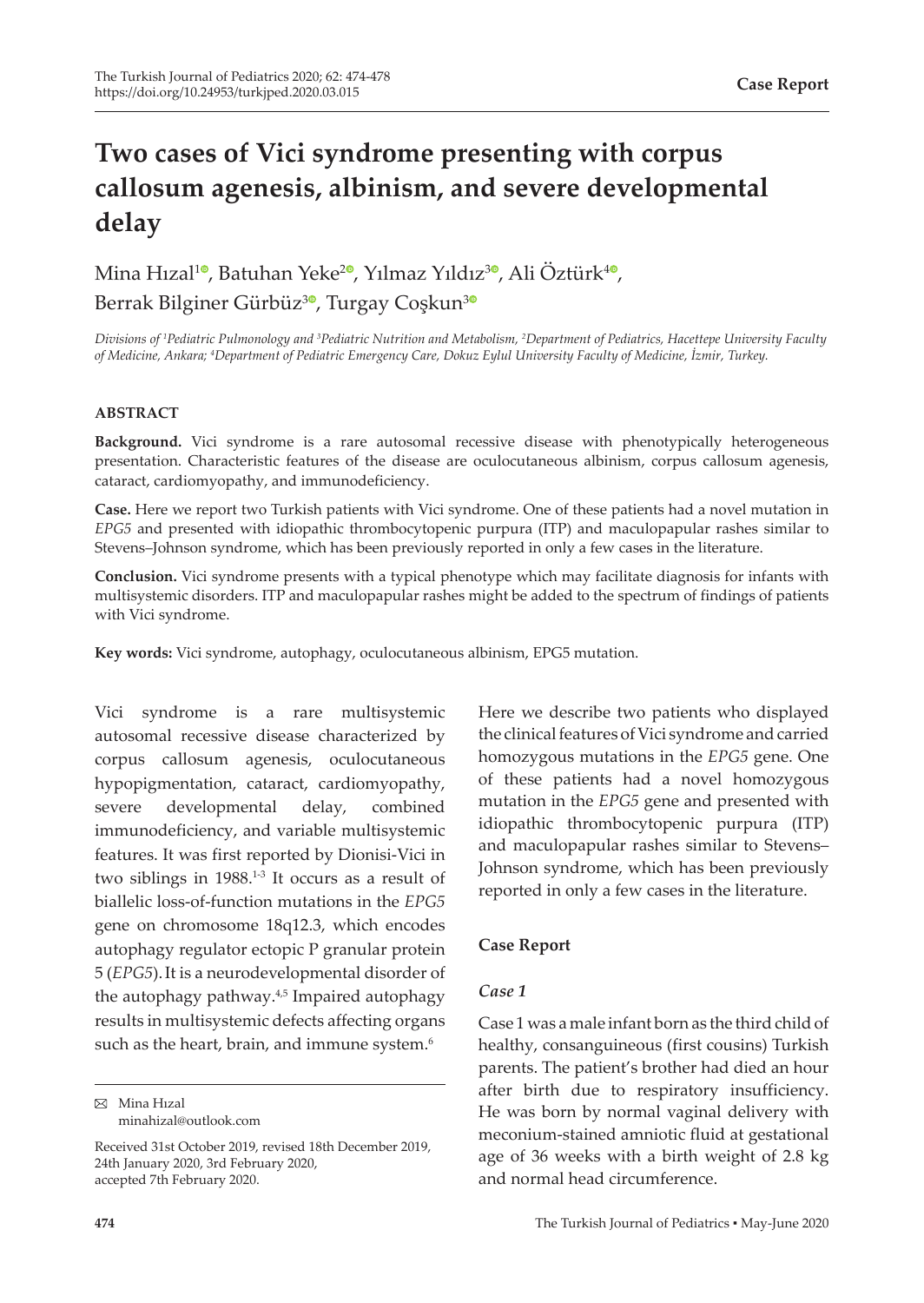The patient developed acute respiratory failure after birth and was monitored in the neonatal intensive care unit with mechanical ventilation for 20 days. He was hospitalized for 4 months due to recurrent respiratory tract infections. Corpus callosum agenesis was suspected in trans-fontanel ultrasound and confirmed by magnetic resonance imaging (MRI) of the brain. In echocardiography, biventricular hypertrophy, mild mitral insufficiency, and cardiomyopathy were detected. The patient also had feeding difficulties. Tracheal aspiration was noticed during deglutition studies. He had recurrent aspiration pneumonia, and a gastronomy tube was needed after 4 months.

Laboratory investigations performed upon suspicion of metabolic disease were normal, including serum lactate, pyruvate, carnitine, acylcarnitines, very-long-chain fatty acid levels, and urine organic acids. Plasma and urine amino acid levels were also normal, along with sweat chloride test, serological tests for cytomegalovirus, rubella, toxoplasma, and herpes simplex virus, and chromosome analysis (46, XY). At the age of 2 months, complete blood count revealed a low platelet count (15,000/ mm<sup>3</sup> ). ITP was suspected, and bone marrow biopsy findings were consistent with ITP. After two infusions of intravenous immunoglobulin (IVIG), his platelet count increased.

The patient was admitted to our hospital at the age of 5 months with bronchopneumonia requiring intubation and mechanical ventilation. His body weight, length, and head circumference were below the third percentile for sex and age. Hypopigmented skin and hair, micrognathia, high-arched palate, low-set ears, broad nasal bridge, almond-shaped eyes, and truncal hypotonia were observed on physical examination. He had no social smile or object tracking. In ophthalmologic examination, bilateral anterior subcapsular cataract was noted, while the retina was normal.

Muscles enzymes were elevated (CPK: 604 U/L, AST: 195 U/L, and LDH: 2504 U/L). He also had elevated levels of ALT (126 U/L) and GGT (112 U/L). Electroencephalogram revealed no epileptic activity, and there were no abnormal findings on abdominal ultrasonography or electromyography. The parents did not consent to a muscle biopsy. Immunological investigations revealed low IgA and CD19 levels. ITP recurred at 6 months of age, and again platelet count increased after administration of IVIG. He also developed diffuse maculopapular rash similar to Stevens–Johnson syndrome at 6 months of age without accompanying fever or other signs of viral infection. Diagnostic tests to determine the etiology of the rash did not yield positive results. Skin biopsy was performed because the rashes persisted for more than two weeks and revealed nondiagnostic inflammatory cells.

The patient's respiratory functions progressively declined and he died at 3 years of age due to pulmonary infection. Autopsy could not be performed.

Because the patient showed the typical features of Vici syndrome, a molecular study of the *EPG5* gene was performed and homozygous c.2653delA (p.Thr885fs) mutation was detected in exon 14 (Fig.1). The variant was not found on publicly available databases of human genetic variations.

### *Case 2*

Case 2 was another male infant born as the second child of healthy, consanguineous (first cousins) Turkish parents. He was born by normal vaginal delivery at 37 weeks' gestation

|                                             | <b>EPG5</b> gene<br>NBCI Reference Sequence: NM 020964 |                         |             |            |     |     |
|---------------------------------------------|--------------------------------------------------------|-------------------------|-------------|------------|-----|-----|
| <b>Normal</b>                               | Leu                                                    | CTG ACA GTG GTG AAG AAT | Tre Val Val |            | Lys | Asp |
| <b>Patient 1</b><br>c.2653delA (p.Thr885fs) | Leu                                                    | CTG CAG TGG TGA         | Gln Trp     | Stop codon |     |     |

**Fig. 1.** Schematic presentation of *EPG5* mutation in Patient 1. c.2653delA (p.Thr885fs) mutation results in the occurrence of a premature stop codon (TGA) leading to cessation of synthesis of the protein encoded by the *EPG5* gene.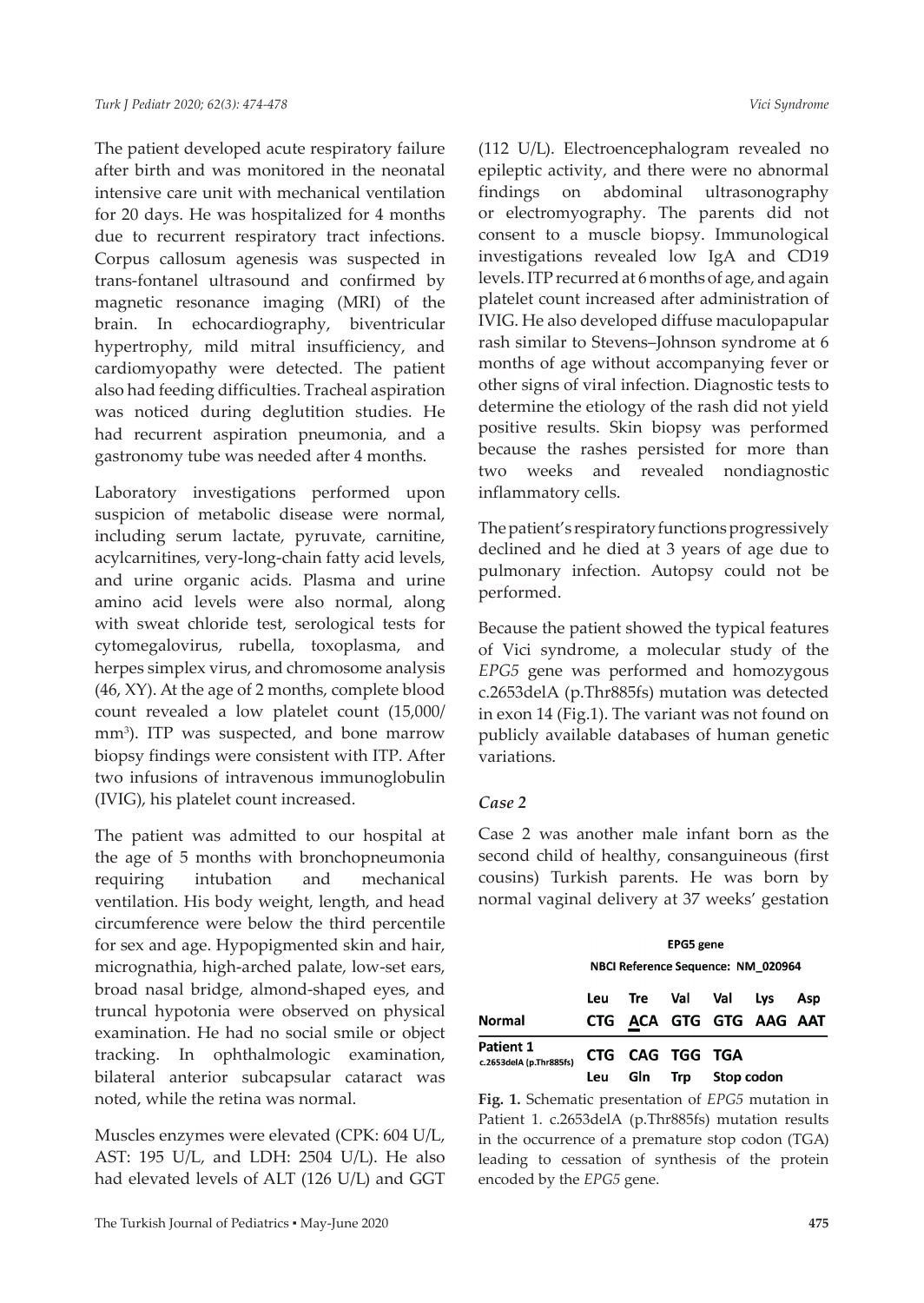with a birth weight of 3.0 kg and normal head circumference. He presented at 2 weeks of age with poor feeding and failure to thrive. He was hospitalized with pneumonia at 2 months of age.

He was admitted to our hospital at the age of 5 months with poor weight gain and frequent upper respiratory tract infections. His family history included a sister who had died at the age of 4 months due to similar complaints. Physical examination revealed hypopigmented skin and hair, micrognathia, low-set ears, and truncal hypotonia. He was unable to hold his head up, could not track objects, and lacked social smile. Complete blood count, liver and kidney function tests, and metabolic analyses were normal.

On ophthalmological examination, macular reflexes were absent and peripapillary atrophy was detected. Echocardiography demonstrated hypertrophic cardiomyopathy and left ventricular hypertrophy. Cranial MRI revealed corpus callosum agenesis and delayed myelination. Lymphocyte subgroups and immunoglobulin levels were normal in immunological investigations.

The patient had difficulty feeding. Aspiration was observed during deglutition studies and a nasogastric feeding tube was placed. There were no abnormal findings in abdominal ultrasound and he had no history of seizure.

Because his clinical presentation was consistent with Vici syndrome, a molecular study of the *EPG5* gene was performed and revealed a homozygous c.7447C>T (p.Arg2483\*) mutation. The patient was discharged from the hospital after his pneumonia resolved. He is now 24 months of age and still under follow-up.

Informed consent was received from the families for publication of cases.

### **Discussion**

The incidence of Vici syndrome is unknown. To date, approximately 80 cases have been reported

in the literature.<sup>7</sup> In addition to its principal features, other nonspecific characteristics have also been reported, including severe developmental delay, acquired microcephaly, and progressive growth failure, which can support the diagnosis.<sup>8,9</sup>

Vici syndrome occurs as a result of biallelic mutations of the *EPG5* gene.<sup>10,11</sup> In our patients, genetic testing showed c.2653delA (p.Thr885fs) and c.7447C>T (p.Arg2483\*) mutations in *EPG5*, confirming the diagnosis of Vici syndrome. This is the first report of homozygous c.2653delA (p.Thr885fs) mutation in exon 14 in the literature.

The two patients described in this report both had postnatal growth retardation, oculocutaneous hypopigmentation, agenesis of corpus callosum, cardiomyopathy, significant hypotonia, and recurrent respiratory tract infections, all of which support a diagnosis of Vici syndrome.

Developmental delay is common in patients with Vici syndrome.<sup>6</sup> Our patients also had severe developmental delay. Affected children can acquire social smile and some degree of head control, but these were absent in both of our patients.<sup>6</sup> In contrast, although two-thirds of patients have refractory seizures, this was not observed in our cases.

Although head circumference is generally normal at birth, microcephaly develops progressively within the first year of life in Vici syndrome.<sup>6</sup> Both of our patients had acquired microcephaly despite normal head circumference at birth. In addition to corpus callosum agenesis, cranial imaging may demonstrate pontine hypoplasia, delayed myelination, and reduced white matter.<sup>9,12</sup> However, no additional findings aside from agenesis of corpus callosum were detected in cranial imaging studies of our patients.

Oculocutaneous hypopigmentation is among the principal features of Vici syndrome.<sup>13</sup> Maculopapular rashes similar to Stevens– Johnson syndrome were also reported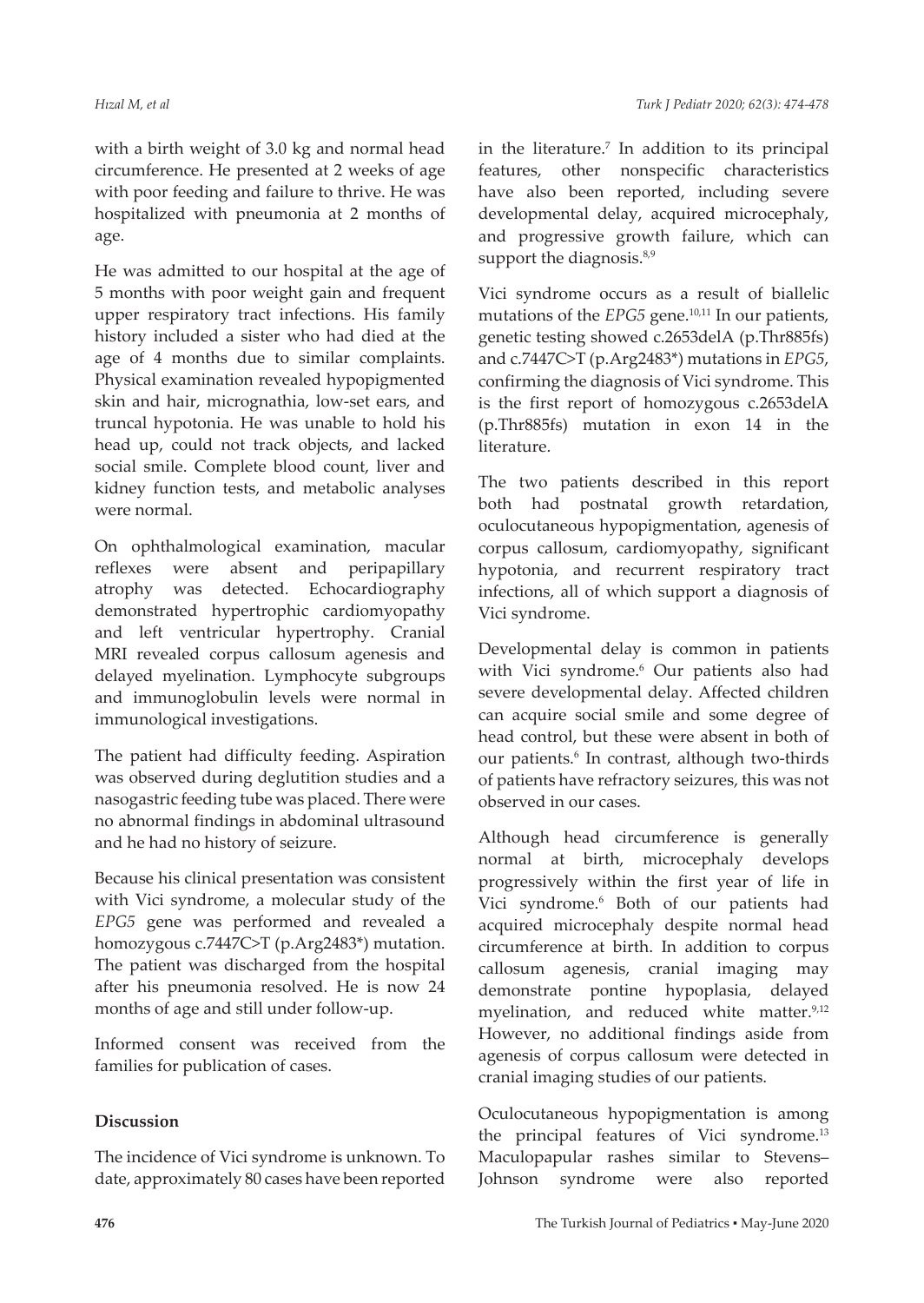in 6 children, though the cause has not been identified.9 One of our patients had maculopapular rashes and we were unable to determine the cause based on laboratory investigations and skin biopsy. Considering the multisystem involvement of Vici syndrome, there are numerous mechanisms that may be responsible for these rashes. The underlying pathophysiology of this phenomenon may be elucidated in the future as more cases are reported and evaluated in light of emerging evidence.

In this article we present a case of Vici syndrome with attacks of ITP in addition to the classic features of the disease. To our knowledge, ITP has been previously reported in only one pair of siblings with Vici syndrome.14 One of these siblings had a single ITP attack, while the other had recurrent attacks. Although immune dysfunction is often described in patients with Vici syndrome, autoimmune syndromes such as ITP are not yet recognized as a feature of the disease. Defective autophagy affects many organs and may also trigger an autoimmune mechanism by unknown pathways. In children, ITP is frequently triggered by an infectious illness. This finding may explain by the recurrent infections as well. Further case reports and investigational studies are needed to understand the association between ITP and autophagy disorders.

Bilateral cataract is known as a main finding of Vici syndrome. However, in a study including 50 patients, the prevalence of cataract was approximately 75%.12 Similarly, only one of our patients had cataract. The ophthalmological features of Vici syndrome were described by Filloux et al.<sup>13</sup> as optic nerve hypoplasia, visual defect, nystagmus, and fundus hypopigmentation. The second patient in this study exhibited peripapillary atrophy. Ophthalmologic evaluation has essential for these children, not only to detect cataract but also to identify other ophthalmologic pathologies.

Combined immunodeficiency is common in

Vici syndrome, with highly variable severity.15 Although one of the patients in this report had normal immunologic evaluation, the other had some degree of hypogammaglobulinemia and low CD19 level. However, both of our patients had frequent respiratory tract infections. There are many contributing factors in recurrent respiratory tract infections in Vici syndrome. Although patients seem to have a normal immune status, they can present with recurrent infections starting early in life. Investigation of these other factors is important. It should be kept in mind that these patients may have swallowing disorders, as in our cases, particularly due to the underlying hypotonia.

Vici syndrome is a progressive disease with poor prognosis. Median survival time is approximately 24 months, and treatment consists of supportive therapeutic interventions. The main causes of death in these patients are recurrent infections due to immune dysfunction and cardiomyopathy.<sup>7</sup> A better understanding of the underlying pathophysiology might facilitate the development of targeted treatments in the future.

In conclusion, Vici syndrome presents with a typical phenotype characterized by corpus callosum agenesis, cataract, hypopigmentation, cardiomyopathy, immunodeficiency, developmental delay, and acquired microcephaly. Keeping this in mind may facilitate diagnosis for infants with multisystemic disorders. We report a case of Vici syndrome with ITP and maculopapular rashes resembling Stevens–Johnson syndrome, which has been reported in only a few cases to date. ITP and maculopapular rashes might be added to the spectrum of findings of patients with Vici syndrome.

### **REFERENCES**

1. Dionisi Vici C, Sabetta G, Gambarara M, et al. Agenesis of the corpus callosum, combined immunodeficiency, bilateral cataract, and hypopigmentation in two brothers. Am J Med Genet 1988; 29: 1-8.